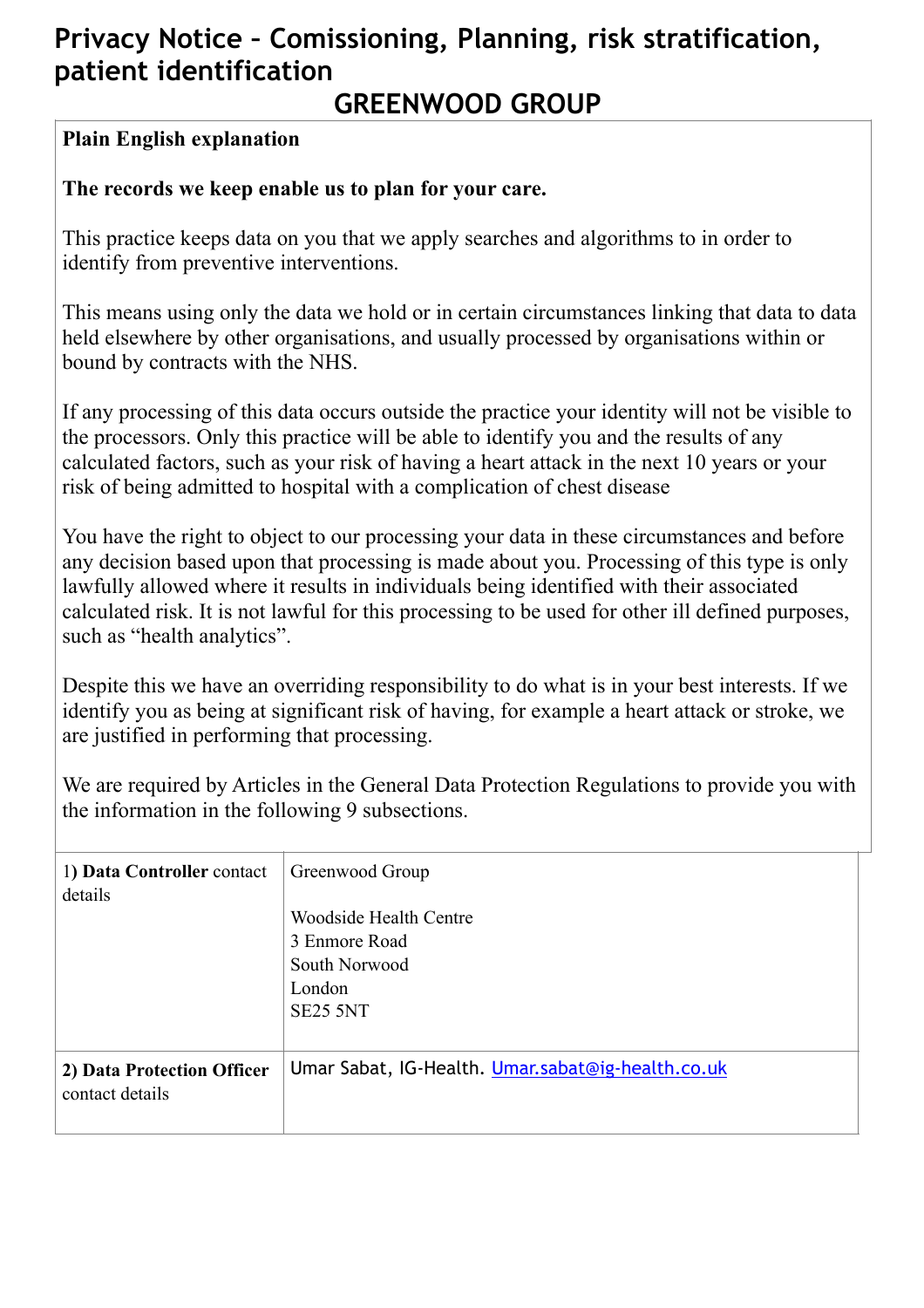# **Privacy Notice – Comissioning, Planning, risk stratification, patient identification**

| 3) Purpose of the<br>processing                                   | The practice performs computerised searches of some or all of our records<br>to identify individuals who may be at increased risk of certain conditions<br>or diagnoses i.e. Diabetes, heart disease, risk of falling). Your records may<br>be amongst those searched. This is often called "risk stratification" or<br>"case finding". These searches are sometimes carried out by Data<br>Processors who link our records to other records that they access, such as<br>hospital attendance records. The results of these searches and assessment<br>may then be shared with other healthcare workers, such as specialist,<br>therapists, technicians etc. The information that is shared is to enable the<br>other healthcare workers to provide the most appropriate advice,<br>investigations, treatments, therapies and or care. |
|-------------------------------------------------------------------|----------------------------------------------------------------------------------------------------------------------------------------------------------------------------------------------------------------------------------------------------------------------------------------------------------------------------------------------------------------------------------------------------------------------------------------------------------------------------------------------------------------------------------------------------------------------------------------------------------------------------------------------------------------------------------------------------------------------------------------------------------------------------------------------------------------------------------------|
| 4) Lawful basis for<br>processing                                 | The legal basis for this processing is<br>Article $6(1)(e)$ ; "necessary in the exercise of official authority vested in<br>the controller'<br>And<br>Article $9(2)(h)$ 'necessary for the purposes of preventative or occupational<br>medicine for the assessment of the working capacity of the employee,<br>medical diagnosis, the provision of health or social care or treatment or the<br>management of health or social care systems and services"<br>We will reognise your rights under UK Law collectively known as the<br>"Common Law Duty of Confidentiality"*                                                                                                                                                                                                                                                              |
| 5) Recipient or categories<br>of recipients of the shared<br>data | The data will be shared for processing with NHS Digital / NHS England /<br>CCG and for subsequent healthcare providers                                                                                                                                                                                                                                                                                                                                                                                                                                                                                                                                                                                                                                                                                                                 |
| 6) Rights to object                                               | You have the right to object to this processing where it might result in a<br>decision being made about you. That right may be based either on implied<br>consent under the Common Law of Confidentiality, Article 22 of GDPR or<br>as a condition of a Section 251 approval under the HSCA. It can apply to<br>some or all of the information being shared with the recipients. Your right to<br>object is in relation to your personal circumstances. Contact the Data<br>Controller or the practice.                                                                                                                                                                                                                                                                                                                                |
| 7) Right to access and<br>correct                                 | You have the right to access the data that is being shared and have any<br>inaccuracies corrected. There is no right to have accurate medical records<br>deleted except when ordered by a court of Law.                                                                                                                                                                                                                                                                                                                                                                                                                                                                                                                                                                                                                                |
| 8) Retention period                                               | The data will be retained in line with the law and national guidance.<br>https://digital.nhs.uk/article/1202/Records-Management-Code-of-<br>Practice-for-Health-and-Social-Care-2016<br>or speak to the practice.                                                                                                                                                                                                                                                                                                                                                                                                                                                                                                                                                                                                                      |

# **GREENWOOD GROUP**